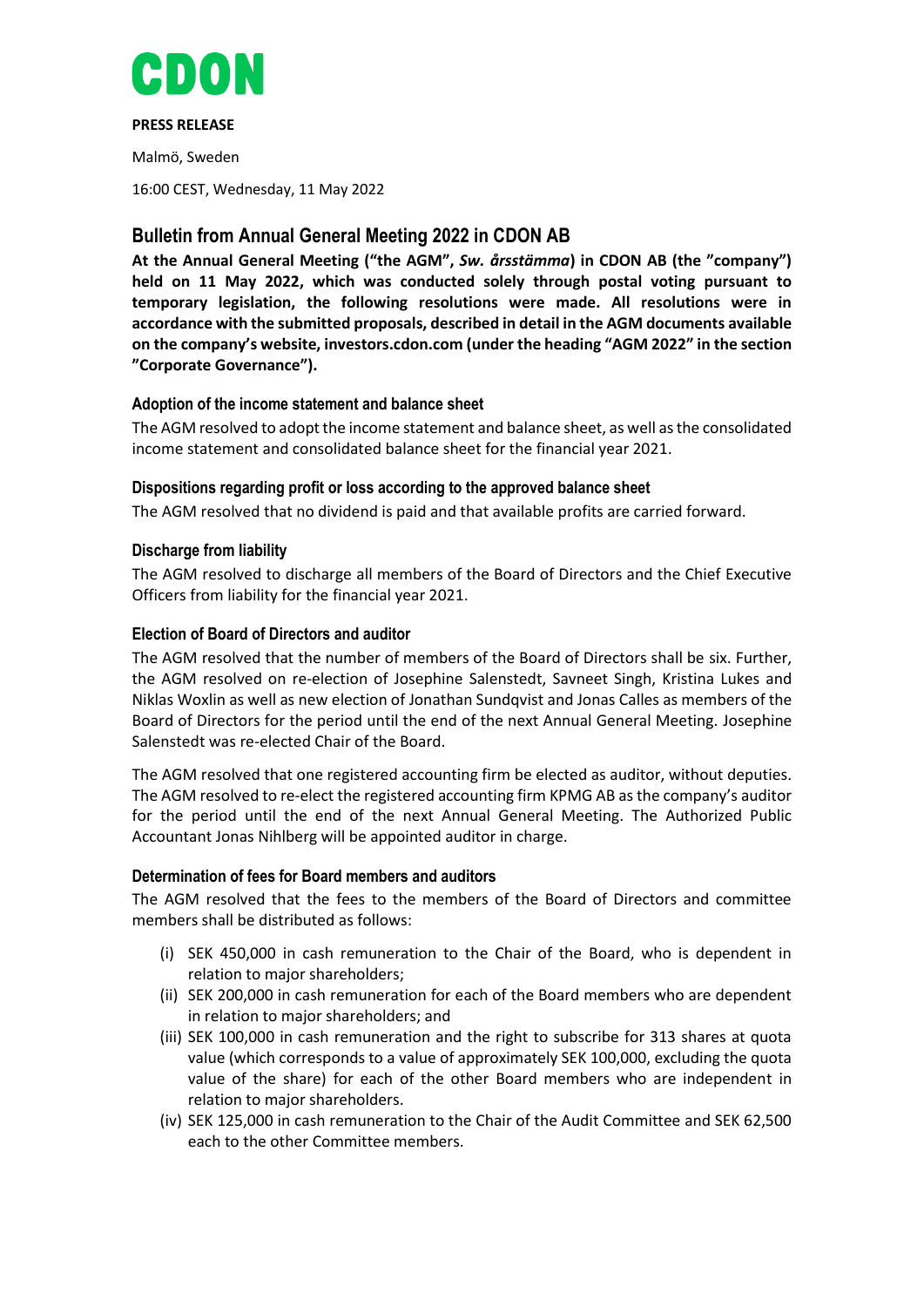(v) SEK 50,000 in cash remuneration to the Chair of the Remuneration Committee and SEK 25,000 each to the other Committee members.

The AGM resolved that the auditor's fees shall be paid as per approved invoice.

#### **Resolution on directed issue of shares to members of the Board of Directors**

In order to pay the fees to independent Board members the AGM resolved on a directed issue of a maximum of 1,252 shares to independent Board members elected by the AGM, entailing an increase in the share capital by a maximum of SEK 1,252.

#### **Resolution on adoption of a warrant-based incentive program for independent Board members in CDON and directed issue of warrants**

The AGM resolved to adopt a warrant-based incentive program for Board members who are independent in relation to major shareholders of the company ("**Board Program 2022**") through a directed issue of a maximum of 2,504 warrants (*Sw. teckningsoptioner*) of series 2022/2025, entailing an increase in share capital upon full exercise by a maximum of SEK 2,504. To be able to participate in Board Program 2022, Board members are required to make a private investment through the acquisition of shares in CDON ("**Investment Shares**"). For each Investment Share allocated the Board member will be allotted one (1) warrant free of charge. Each (1) warrant entitles subscription for one (1) share in the company. New subscriptions for shares exercised through the warrants can be made from and including 1 June 2025 up to and including the day that falls 30 calendar days thereafter. The subscription price for each new share subscribed by support of the warrants shall be determined to an amount equivalent to 130 percent of the volume-weighted average price of the company's share on Nasdaq First North Growth Market during the period ten trading days from 12 May 2022 and forward.

The complete terms and conditions for the warrants are available on the company's website, investors.cdon.com.

# **Resolution on adoption of a long-term incentive program for senior executives and other key employees in CDON and directed issue of warrants**

The AGM resolved to adopt a long-term incentive program ("**Ownership Program 2022:2**") for senior executives and other key employees(up to 9 persons in total) in CDON through a directed issue of a maximum of 50,180 warrants of series 2022/2026:2, entailing an increase in share capital upon full exercise by a maximum of SEK 50,180. To be awarded remuneration the participant needs to buy and hold shares in the company ("**Investment Shares**") during the period between 1 June 2022 – 31 May 2026 (the "**Vesting Period**"), the participant must be employed by the company until the end of the Vesting Period (with the exception for one fourth (1/4) of the remuneration that may be vested as of 1 June 2025), and the total shareholder return (TSR) on the company's shares must meet certain predefined goals. For each Investment Share the participant holds within Ownership Program 2022:2, the participant will, free of charge, be allocated one (1) share award. At the end of the program the participants are allotted shares (alternatively warrants entitling the participants to subscribe for shares in the company against payment of the share's quota value) ("**Performance Shares**") from the company in relation to the number of share awards the participant holds. If the participant is granted Performance Shares in the form of warrants the participant will be compensated by an extra salary payment for the amount that the participant must pay when exercising the warrant.

The complete terms and conditions for the warrants are available on the company's website, investors.cdon.com.